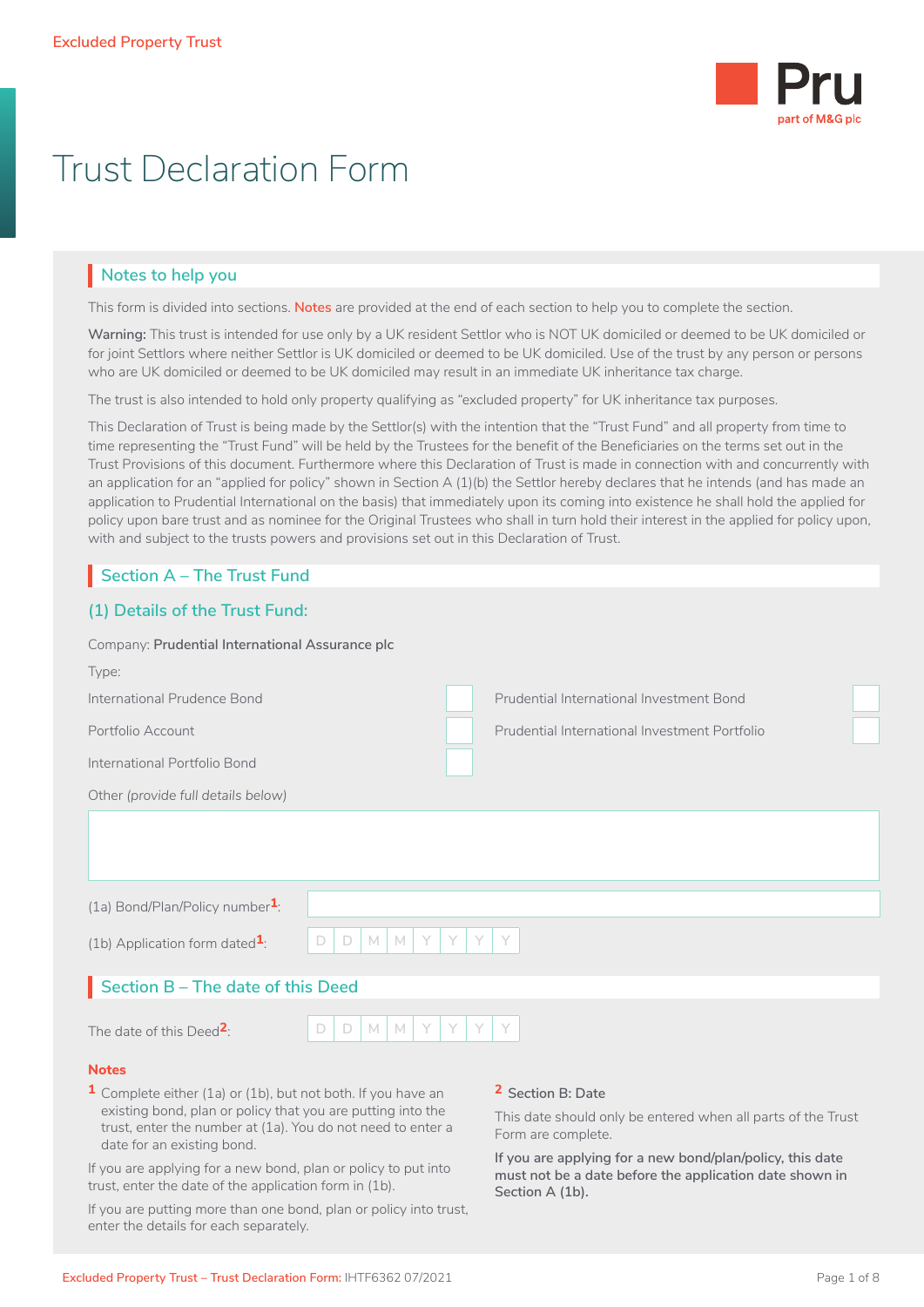| Section $C$ – To be signed by the Settlor(s) in the presence of a Witness |             |  |  |  |  |
|---------------------------------------------------------------------------|-------------|--|--|--|--|
| Signed and delivered as a Deed by the Settlor <sup>3</sup>                |             |  |  |  |  |
|                                                                           |             |  |  |  |  |
| in the presence of the Witness below <sup>4</sup>                         |             |  |  |  |  |
| The Witness's signature, name and address                                 |             |  |  |  |  |
| Full name and address of the Settlor:                                     |             |  |  |  |  |
| $\mathsf{Mr}$<br>Mrs<br><b>Miss</b><br>Ms                                 | Other       |  |  |  |  |
| Surname                                                                   | Forename(s) |  |  |  |  |
|                                                                           |             |  |  |  |  |
| Address                                                                   |             |  |  |  |  |
|                                                                           |             |  |  |  |  |
|                                                                           |             |  |  |  |  |
|                                                                           | Postcode    |  |  |  |  |
| If there are TWO Settlors:                                                |             |  |  |  |  |
| Signed and delivered as a Deed by the second Settlor <sup>5</sup>         |             |  |  |  |  |
| in the presence of the Witness below <sup>6</sup>                         |             |  |  |  |  |
| The Witness's signature, name and address                                 |             |  |  |  |  |
| Full name and address of the Settlor:                                     |             |  |  |  |  |
| $\mathsf{Mr}$<br>Mrs<br>Miss<br>$\mathsf{Ms}$                             | Other       |  |  |  |  |
| Surname                                                                   | Forename(s) |  |  |  |  |
|                                                                           |             |  |  |  |  |
| Address                                                                   |             |  |  |  |  |
|                                                                           |             |  |  |  |  |
|                                                                           |             |  |  |  |  |
|                                                                           | Postcode    |  |  |  |  |
| <b>Notes</b>                                                              |             |  |  |  |  |

- 
- **3** The Settlor signs here.
- **4** The Settlor signs in the presence of a WITNESS who signs here. The Witness should be someone who is not involved in the Trust.

The Settlor is the applicant for the bond or plan and is the person creating the trust. If there are two applicants for the bond they will be joint Settlors and the section should be completed by the second Settlor.

Please provide certified copies of up to date Personal Identification and address verification for each Settlor and Trustee. Copies can be certified by an authorised Financial Adviser.

- **5** The second Settlor signs here.
- **6** The second Settlor signs in the presence of a WITNESS who signs here. The Witness should be someone who is not involved in the Trust.

The same person may witness the signature of both Settlors.

#### **The Settlor(s) will also act as Trustee(s). Section D overleaf is for appointing the Additional Trustee(s).**

Please provide certified copies of up to date Personal Identification and address verification for each Settlor and Trustee. Copies can be certified by an authorised Financial Adviser.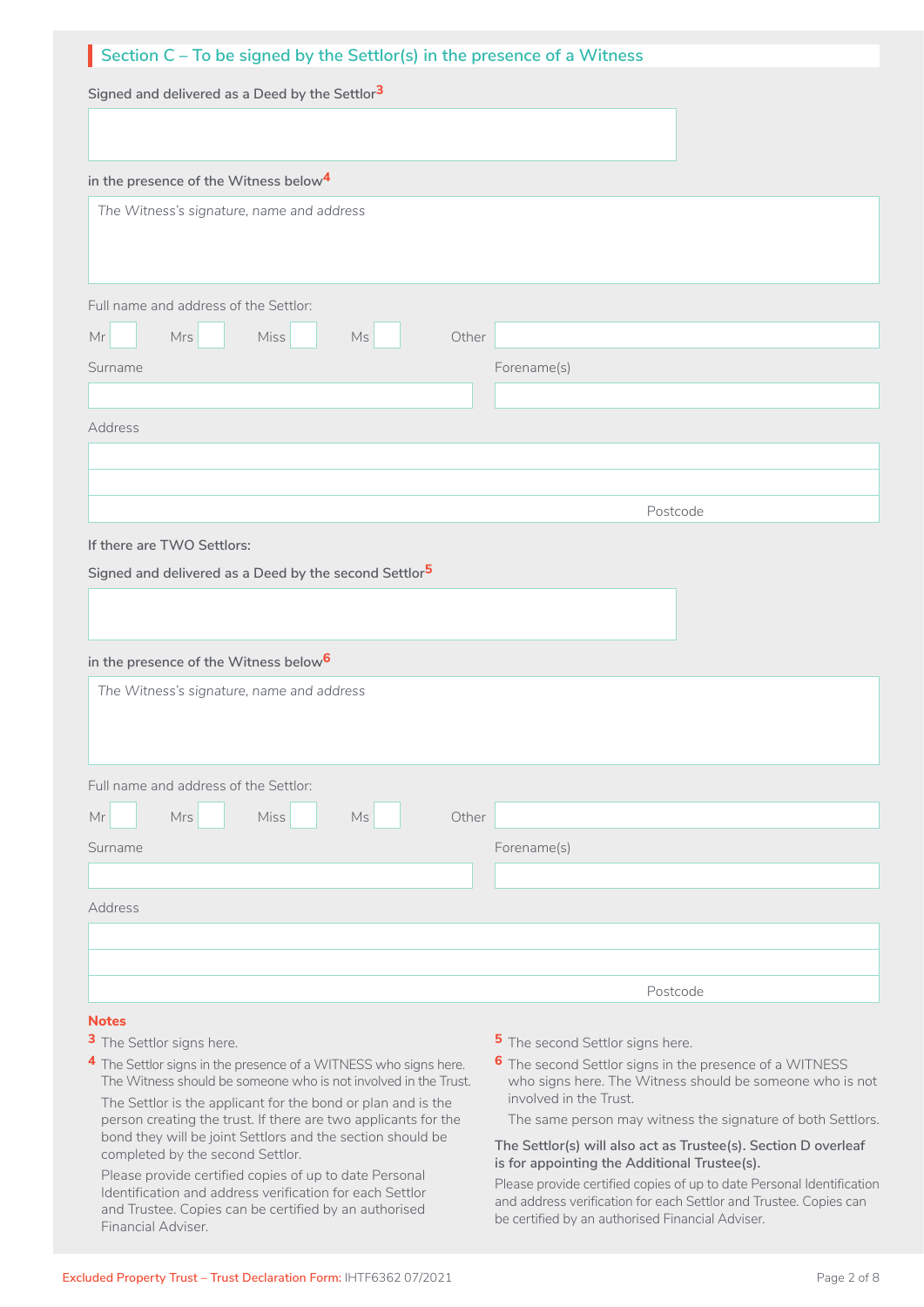#### **Notes**

- **7** The Trustee(s) you appoint must be at least 18 years of age. The person(s) you appoint to act as Additional Trustee(s) can include:
	- a relative, or
	- a close friend, or
	- a professional person such as your lawyer or accountant.

**You can appoint a Beneficiary to be a Trustee provided he/ she is at least 18 years of age.**

**8** The Additional Trustee signs here.

- **9** The Additional Trustee signs in the presence of a WITNESS who signs here. The Witness should be someone who is not involved in the Trust.
- **10** The second Additional Trustee signs here.
- **11** The second Additional Trustee signs in the presence of a WITNESS who signs here. The Witness should be someone who is not involved in the Trust. The same person may witness the signatures of an Additional Trustee or Additional Trustees and the signatures of the Settlor(s).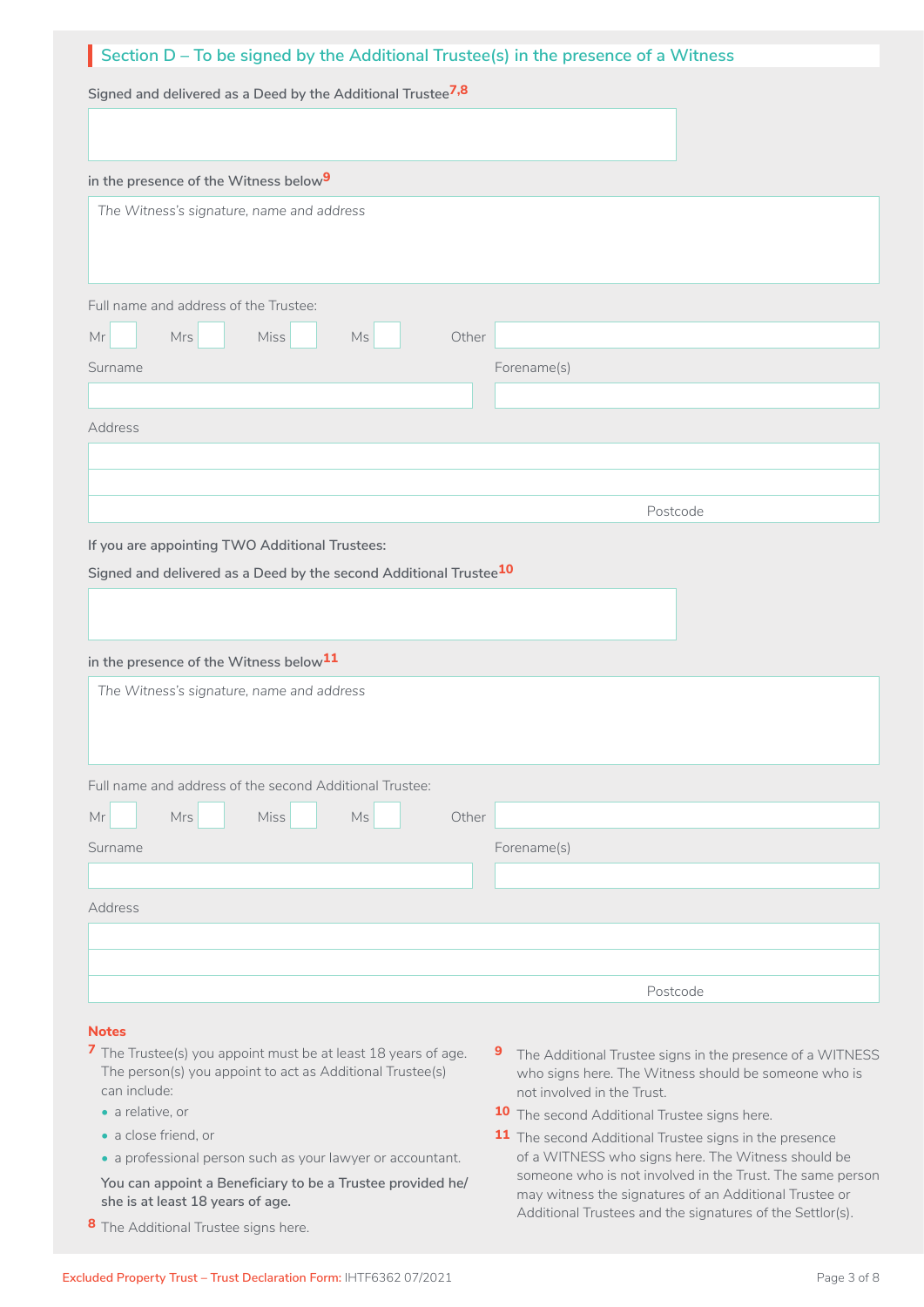# **Section E – Trust Provisions – Definitions** I

In this document and in the Trust Administrative Provisions the words and expressions highlighted here in bold type have the meanings given here unless the context otherwise requires.

#### **1. The Settlor(s)**

"**The Settlor**" means the person who is shown as the Settlor in Section C. If two persons are shown as Settlors in Section C "**Settlor**", "**Settlors**" and "**Settlor(s)**" means both those person.

#### **2. Beneficiaries**

"**The Beneficiaries**" means

- (1) The Settlor(s)
- (2) Any present or future spouse, widow or widower of the Settlor(s)
- (3) The children and descendants of the Settlor(s)
- (4) The children and descendants of the Settlor's present spouse
- (5) Any individual or charity nominated by the Settlor (both Settlors if there are two Settlors) in writing to the trustees.
- (6) Any spouse, widow or widower of a Beneficiary at (3), (4) or (5)

### **3. Beneficiary Class**

A "**Beneficiary Class**" means a class of persons made up of the Beneficiaries.

### **4. Trustees**

The "**Additional Trustee(s)**" means the person(s) shown as Additional Trustee(s) in Section D. The "**Original Trustees**" means the Additional Trustee(s) and the Settlor (both Settlors if there are two Settlors).

The "**Trustees**" means the Original Trustees or the Trustees of the Trust for the time being.

A "**Trust Company**" means a company carrying on a business which consists of or includes the management of Trusts.

### **5. Person**

"**Person**" includes a person anywhere in the world and includes a Trustee.

#### **6. Civil Partner**

"**Civil Partner**" has the same meaning as in section 1 of the Civil Partnership Act 2004.

#### **7. Spouse**

"**Spouse**" includes a Civil Partner.

#### **8. Widow/Widower**

"**Widow/Widower**" of a person includes the individual who was the Civil Partner of that person immediately before that person's death.

#### **9. The Company**

The "**Company**" means Prudential International Assurance plc and/or Prudential Assurance Company Limited as the case may be or any other company indicated in Section A.

#### **10. The Trust Administrative Provisions**

The "**Trust Administrative Provisions**" means the provisions set out in this document under the heading "**Trust Administrative Provisions**".

### **11. "applied for policy"**

An "**applied for policy**" means the life insurance policy or bond or capital redemption policy (and if more than one each policy or bond) issued pursuant to the application(s) referred to in Section A (1)(b).

#### **12. The Trust Fund**

The "**Trust Fund**" means:

- (1) the Property shown in Section A (including all the benefits rights and interest of the Trustees in any "**applied for policy**" and all proceeds and benefits attached to the said applied for policies) and
- (2) all property from time to time representing the above and
- (3) any other policies, money or other property which may be transferred to the Trustees (or into their control) and accepted by them as additions to the Trust Fund.

"**Trust Property**" means any property comprised in the Trust Fund.

#### **13. The Trust Period**

The "**Trust Period**" means the period of 125 years beginning with the date of this Deed (the date shown in Section B). That is the perpetuity period applicable to this Trust under the rule against perpetuities.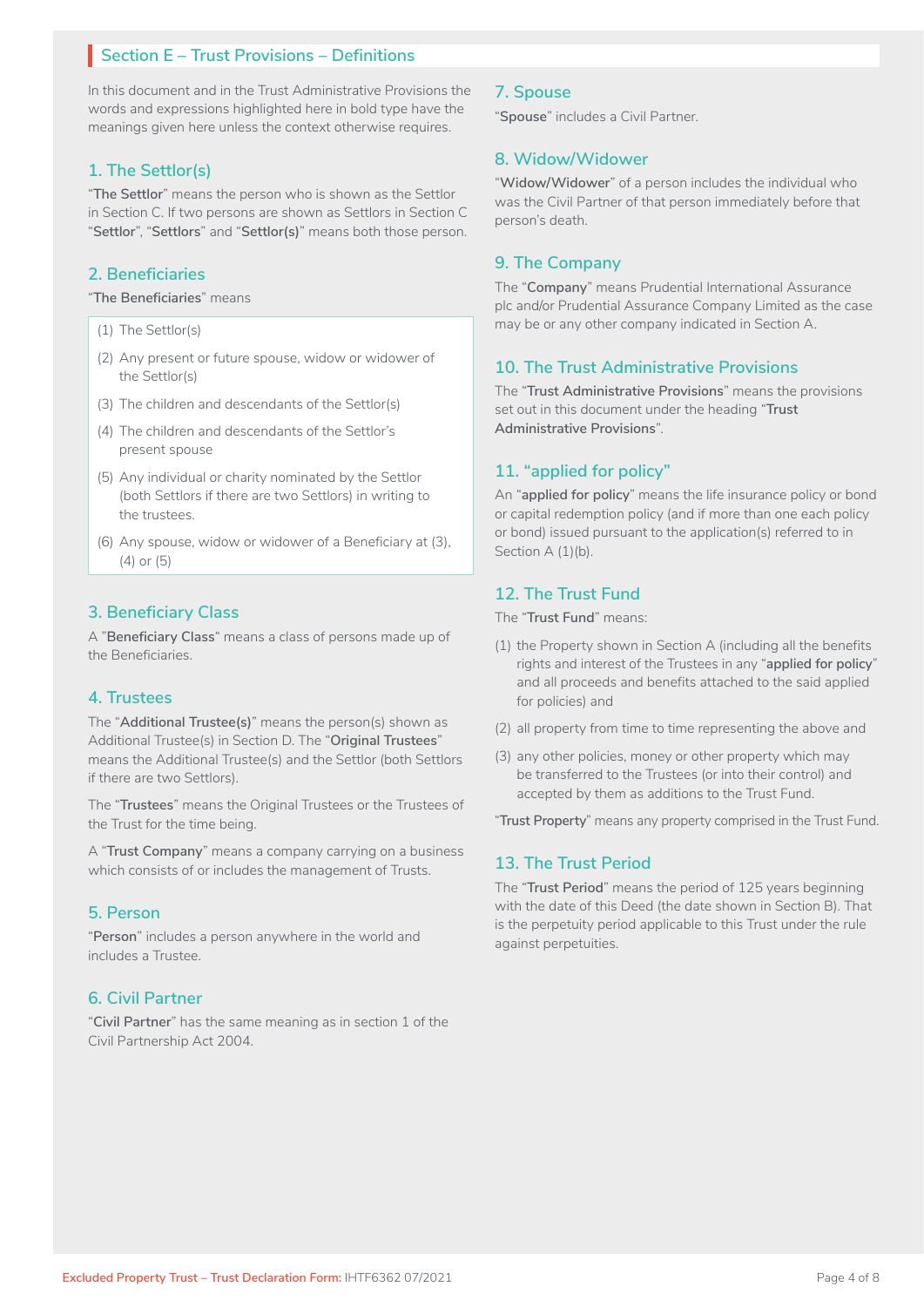# **Section F – Trust Provisions** I

#### **1. Trust income**

Subject to the Overriding Powers in clause 2 below, the Trustees:

- **1.1** may accumulate the whole or part of the income of the Trust Fund (if any);
- **1.2** shall pay or apply the remainder of the income to or for the benefit of any Beneficiaries, as the Trustees think fit, during the Trust Period.

### **2. The Trustees' Overriding Powers**

#### **2.1 The Powers**

 The Trustees shall have the powers set out below in respect of the Trust Fund (the "Overriding Powers"). These Overriding Powers shall be exercisable only:

- (1) during the Trust Period; and
- (2) at a time when there are at least two individual Trustees or the Trustee is a company carrying on a business which consists of or includes the management of trusts.

#### **2.2 Power of appointment**

- (1) The Trustees may appoint that they shall hold the Trust Fund and the income thereof or any part of the Trust Fund and the income thereof for the benefit of any Beneficiaries on such terms as the Trustees think fit.
- (2) An appointment may create any provisions and in particular an appointment may create:
	- (a) discretionary trusts
	- (b) dispositive powers
	- (c) administrative powers exercisable by any person.
- (3) Any appointment shall be made by deed and may be revocable or irrevocable.

#### **2.3 Power to add or exclude Beneficiaries**

- (1) The Trustees may add a person or a class of persons to the Beneficiary Class provided the addition is requested or agreed to in writing by the Settlor (or by one of the Settlors if there are two Settlors) or if no Settlor is living by at least two persons who are already Beneficiaries and at least 18 years old.
- (2) The Trustees may exclude a person or a class of persons from the Beneficiary class provided the exclusion is requested or agreed to in writing by the Settlor (or by one of the Settlors if there are two Settlors) or by the person who is to be excluded.
- (3) The power to exclude at (2) shall not be exercisable so as to exclude a person who has a right to any of the income of the Trust Fund unless the Trustees first exercise their power of appointment so as to end that person's right to income. A Beneficiary who has an absolute and indefeasible interest in the Trust cannot be excluded.
- (4) The power to exclude at (2) shall not be exercisable if its exercise would result in there being no Beneficiaries.
- (5) Any exercise of the power to add or exclude, at (1) or (2), shall be at the Trustees' discretion, shall be made by Deed and may be revocable or irrevocable.

(6) The list of Beneficiaries that applies to this Trust, as shown in Trust Provisions Definition 2 shall be subject to any changes the Trustees may make in exercise of this power to add or exclude.

#### **2.4 Transfer of Trust Property to other settlement**

- (1) The Trustees may by deed declare that they hold any Trust Property on trust to transfer it to trustees of another settlement, wherever established, to hold on the terms of that settlement, freed and released from the terms of this Trust.
- (2) The Trustees shall only exercise this power:
	- (a) if every Person who may benefit is (or would if living be) a Beneficiary; or
	- (b) with the consent in writing of
		- (i) the Settlor, or
			- (ii) two Beneficiaries (after the death of the Settlor).

#### **2.5 Power of advancement**

 The Trustees may pay or apply any Trust Property for the advancement or benefit of any Beneficiary.

#### **2.6 Loans to Beneficiaries**

- (1) The Trustees may lend money which is Trust Property to any of the Beneficiaries.
- (2) The loan may be on such terms as the Trustees think fit and in particular the loan may be:
	- (a) with or without security;
	- (b) repayable at such time or times as the Trustees think fit;
	- (c) interest-free or at an interest rate the Trustees consider appropriate.

### **3. Default trusts**

Subject to the trusts in clause 1 and the Overriding Powers the Trust Fund and income thereof shall be held on trust for the benefit of any one or more of the Beneficiaries and in such shares (or wholly to one) and for such interests as the Trustees may during the Trust Period appoint. Subject to and in default of any appointment at the end of the trust period the remaining trust fund shall be distributed absolutely between the children, grandchildren and great grandchildren of the Settlor that are still living in equal shares per stirpes subject to that if no such persons are living to any company, body, trust established for charitable purposes only as the trustees shall determine.

## **4. The Trustees**

#### **4.1 Appointment of Trustees**

The Settlor hereby appoints the Additional Trustee(s) to act with the Settlor as the Original Trustees of the Trust.

#### **4.2 Transfer of assets into the Trust Fund**

 Where the Trust Fund or any part of the Trust Fund consists of policies of assurance or capital redemption policies excluding "applied for policies":

(1a) the Settlor hereby assigns all the rights, title, interest in the policies and all proceeds and benefits attached to the said policies to the Settlor and the Additional Trustees as the Original Trustees of the Trust to hold subject to the trusts and powers and provisions set out in this document.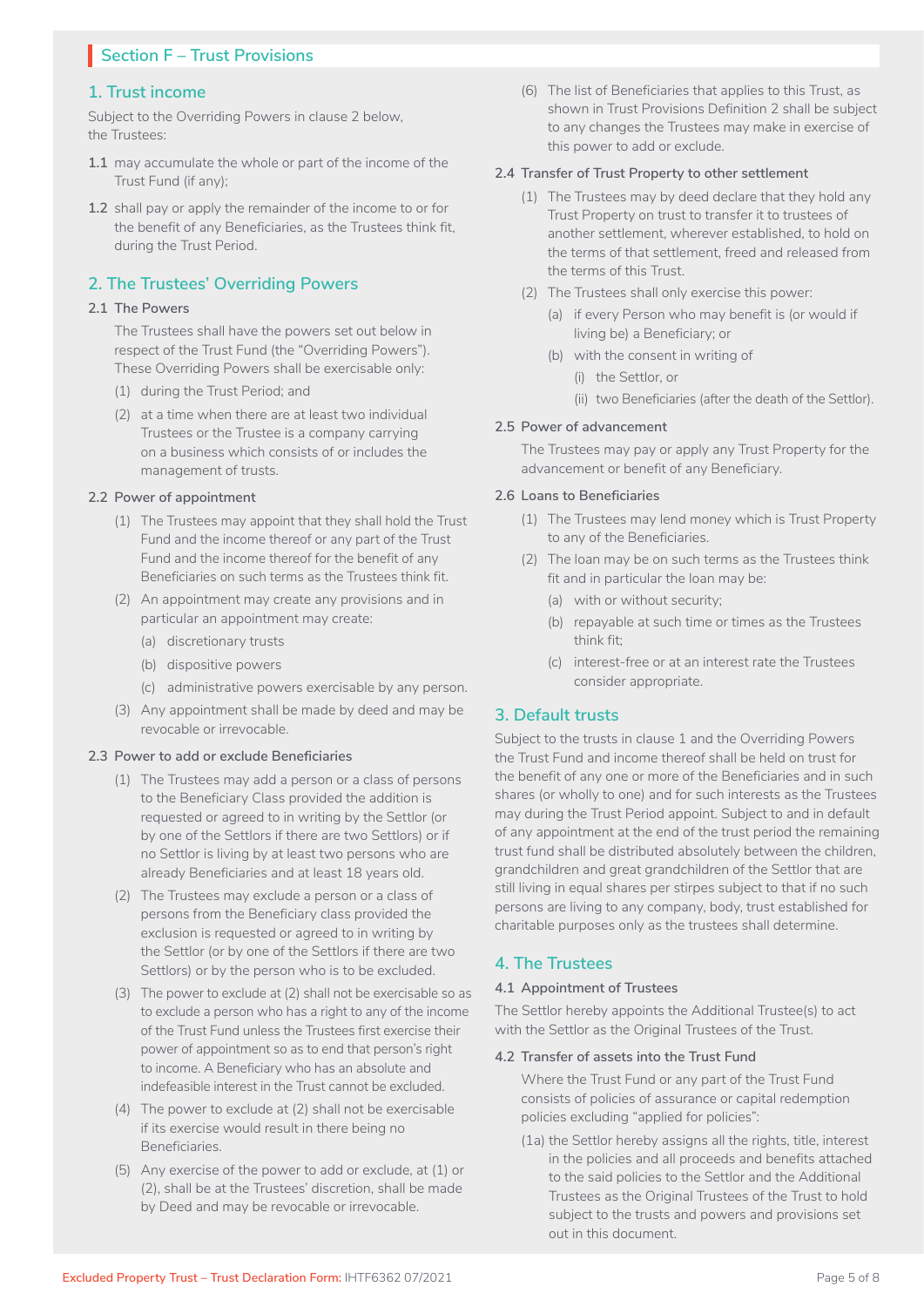# **Section F – Trust Provisions – continued** I

(1b) the assignment at (1a) and the appointment of Trustees at 4.1 will take effect on the date of this Deed.

 Where the Trust Fund or any part of the Trust Fund consists of assets other than policies of assurance or capital redemption policies and not otherwise including any "applied for policies":

- (2a) the Settlor hereby transfers those assets to the Settlor and the Additional Trustees as the Original Trustees of the Trust to hold subject to the trusts and powers and provisions set out in this document.
- (2b) the transfer at (2a) and the appointment of Trustees at 4.1 will take effect on the date of this Deed.

### **5. The Law**

This declaration of Trust is irrevocable and shall be governed by the Law of England and Wales.

#### **6. Incorporation of Trust Administrative Provisions**

The Trust Administrative Provisions are incorporated in this Trust and those provisions shall apply in relation to the administration of the Trust Fund and the exercise by the Trustees of their powers and duties PROVIDED THAT in the event of any conflict between any of the Trust Provisions in clauses 1 to 5 above and any of the incorporated Trust Administrative Provisions the former shall prevail.

# **Section G – Trust Administrative Provisions** I

### **1. The Trustees' general power to look after the Trust Fund**

When investing, disposing and dealing with the Trust Fund and carrying out any transaction whatever in connection with the Trust Fund the Trustees have the widest powers that are capable of being conferred on Trustees. These widest possible powers shall not be limited in any way by anything in clause 2 below.

### **2. Specific Powers**

#### **2.1 Investment**

- (1) The Trustees may make any kind of investment that they could make if they were absolutely entitled to the Trust Fund. In particular the Trustees may invest in property in any part of the world, unsecured loans, speculative or hazardous investments or anything else.
- (2) The Trustees are under no obligation to diversify the Trust Fund.

#### **2.2 Borrowing**

The Trustees may borrow money for investment or any other purpose. Money borrowed shall be treated as Trust Property.

#### **2.3 Charities**

Where Trust Property is to be paid or transferred to a charity the receipt of the treasurer or appropriate officer of the charity shall be a complete discharge of the Trustees.

#### **2.4 Release of powers**

The Trustees may by Deed release any of their powers wholly or in part so as to bind future Trustees.

#### **3. Minors**

- (1) Where the Trustees may apply income for the benefit of a minor, they may do so by resolving that they hold that income on Trust for the minor absolutely and:
	- (a) the Trustees may apply that income for the benefit of the minor during his minority;
	- (b) the Trustees shall transfer the residue of that income to the minor on attaining the age of 18;
	- (c) for investment and other administrative purposes that income shall be treated as Trust Property.
- (2) Where the Trustees may apply income for the benefit of a minor, they may do so by paying the income to the minor's parent or guardian on behalf of the minor.
- (3) Where the Trustees wish to pay or transfer Trust Property to a minor for the advancement or benefit of the minor they may do so by paying or transferring that Trust Property to the minor's parent or guardian. In particular, where the Trustees wish to transfer a policy to a minor they may do so by assigning it to the minor's parent or guardian to hold the policy as nominee on behalf of the minor and deal with the policy for the benefit of the minor.
- (4) The Trustees are under no duty to enquire into the use of Trust Property or income that has been paid or transferred to a minor's parent or guardian unless they have knowledge of circumstances which call for enquiry.

#### **4. Mentally handicapped Beneficiary**

Where income or capital is payable to a Beneficiary who does not have the mental capacity to appoint an attorney with an enduring general power, the Trustees may (subject to the directions of the Court or his Receiver) apply that income or capital for his benefit.

#### **5. Trustee or Protector remuneration**

- (1) A Trustee carrying on business which consists of or includes the management of Trusts or advising Trustees may charge and be paid for work done by him or his firm in connection with this Trust.
- (2) A solicitor (or equivalent person) may charge and be paid all normal professional or other charges for business done, services rendered or time spent by him personally (or by his firm or company) in connection with this Trust, including anything which a layman could have done personally.

### **6. Appointment, retirement or dismissal of Trustees**

- (1) If this Trust is created by just one Settlor the power to appoint Trustees shall be exercisable by:
	- (a) the Settlor while the Settlor is alive and is fit and able to exercise this power; or
	- (b) the Trustees if the Settlor has died or becomes unfit or unable to exercise this power.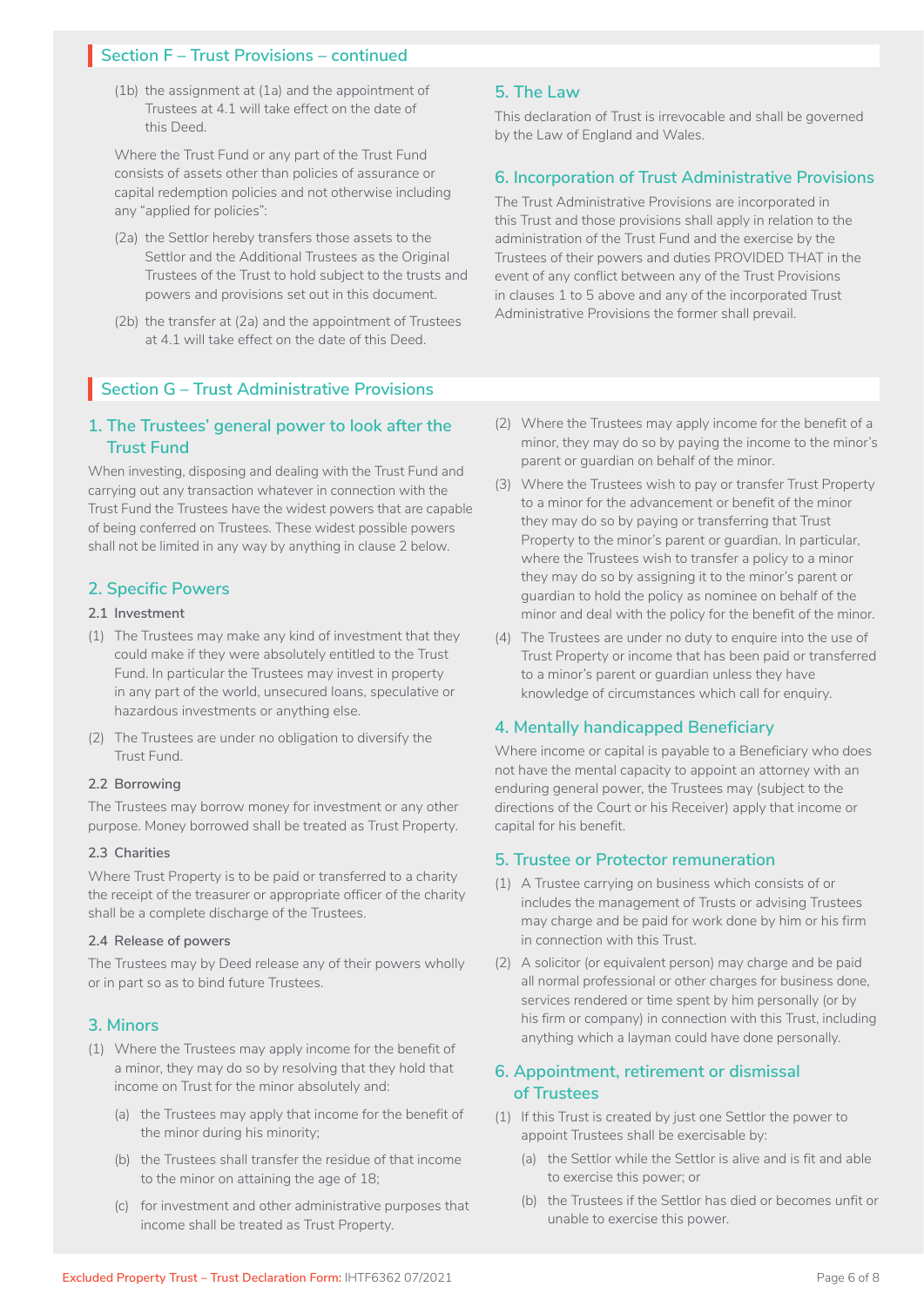# **Section G – Trust Administrative Provisions – continued** I

- (2) If this Trust is created by two Settlors any appointment of a Trustee shall be made by:
	- (a) the Settlors jointly while both of them are alive and are fit and able to exercise this power; or
	- (b) the other Settlor if one of the Settlors dies or becomes unfit or unable to exercise this power; or
	- (c) the Trustees if both Settlors have died or become unfit or unable to exercise this power.
- (3) A Trustee may retire provided that following the Trustee's retirement:
	- (a) there are at least two continuing Trustees; or
	- (b) the continuing Trustee is a Trust Company.
- (4) If this Trust is created by just one Settlor the power to dismiss Trustees shall be exercisable by the Settlor while the Settlor is alive and is fit and able to exercise this power provided that following the Trustees dismissal there are at least two continuing individual Trustees or the continuing Trustee is a Trust Company.
- (5) If this Trust is created by two Settlors any dismissal of a Trustee shall be made by:
	- (a) the Settlors jointly while both of them are alive and are fit and able to exercise this power; or

(b) the other Settlor if one of the Settlors dies or becomes unfit or unable to exercise this power;

 provided that following the Trustees dismissal there are at least two continuing individual Trustees or the continuing Trustee is a Trust Company.

- (6) Any appointment, retirement or dismissal of a Trustee shall be made by Deed.
- (7) There shall be no duty to consult with any of the Beneficiaries about any appointment, retirement or dismissal of a Trustee.

#### **7. Liability of Trustees**

- (1) A Trustee shall not be liable for a loss to the Trust Fund unless that loss was caused by his own fraud or negligence.
- (2) A Trustee shall not be liable for acting in accordance with advice of Counsel or a solicitor (or equivalent) with respect to this Trust unless:
	- (a) the Trustee knows or has reasonable grounds to suspect that the advice was given in ignorance of material facts; or
	- (b) proceedings are pending to obtain the decision of the court on the matter.

# **Important notes** I

Anyone thinking of using the Excluded Property Trust, or doing anything under the provisions of the trust, must seek and rely on the advice of a suitable tax and trust practitioner. You should seek appropriate professional advice before proceeding and the trust instrument accompanying this brochure is provided for your consideration and use on this understanding. This is very important for a number of reasons.

- This trust will not be suitable in all cases and other forms of tax and trust planning may be more suitable in individual circumstances.
- Creating a trust can have taxation as well as legal consequences.
- Once a trust has been created it cannot be revoked.
- The Trustees have duties to the Beneficiaries and the misuse of a Trust power by a Trustee can make her/him personally liable for resulting losses.
- Situations that may involve international or cross-border legal and taxation issues can be extremely complex.
- Tax and trust law can be open to differing interpretations.

The information in this form is based on our understanding of current taxation, legislation and HM Revenue & Customs practice, all of which are liable to change without notice. The impact of taxation (and any tax reliefs) depends on individual circumstances. Every care has been taken as to its accuracy, but it must be appreciated that neither Prudential International nor its representatives can accept responsibility for loss, however caused, suffered by any person who has acted or refrained from acting as a result of material published in or in conjunction with this form. Investors must consult their own professional advisers for advice relevant for or to their own circumstances. Full terms and conditions are available on request from Prudential International or contact your Financial Adviser for more details.